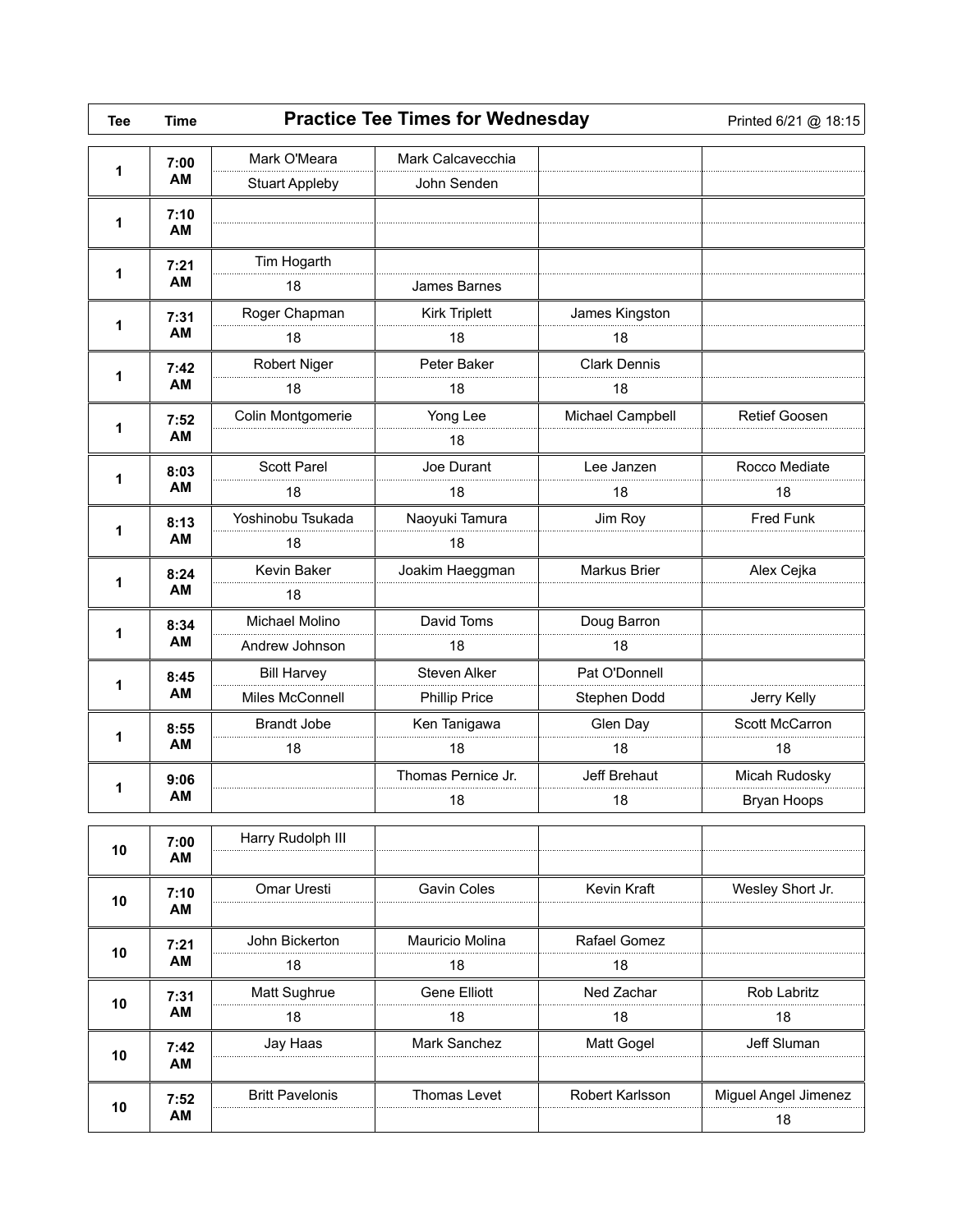| 10 | 8:03<br>AM         | Tim Weinhart                         | <b>Brian Spitz</b>                    | Shane Bertsch                               | Mike Karney                                |
|----|--------------------|--------------------------------------|---------------------------------------|---------------------------------------------|--------------------------------------------|
| 10 | 8:13<br>AM         | Robert Funk                          | Andrew Sapp                           | <b>Eddie Hargett</b>                        | <b>Brian Mogg</b>                          |
| 10 | 8:24<br>AM         | Steve Flesch<br>18                   | Paul Goydos<br>18                     | Kevin Sutherland<br>18                      | <b>Thomas Gillis</b><br>Jeffrey Schmid     |
| 10 | 8:34<br>AM         | G. Davis Boland<br>K.J. Choi         | <b>William Mitchell</b><br>Charlie Wi | Don Carpenter<br>James Alt-Chung            | David Noll                                 |
| 10 | 8:45<br>AM         | <b>Gustav Ulrich</b><br>David Hronek | Ed Kirby                              | <b>Brett Quigley</b><br><b>Tim Cantwell</b> | Kelly Mitchum                              |
| 10 | 8:55<br>AM         | <b>Todd White</b><br>John Huston     | Bob May<br><b>Thomas Gillis</b>       | Dolph Roder<br><b>Brian Wilson</b>          | Willie Wood<br><b>Tracy Phillips</b>       |
| 10 | 9:06<br>AM         | Tom Byrum<br>18                      | Jerry Gunthorpe<br>18                 | Dicky Pride<br>18                           | Jon Veneziano<br>18                        |
| 1  | 12:30<br><b>PM</b> | David Duval<br>18                    |                                       |                                             | Harry Rudolph III<br><b>Steve Stricker</b> |
| 1  | 12:40<br><b>PM</b> | Joel B. Johnson<br>18                | Jeff Gove<br>18                       | <b>Richard Gilkey</b>                       |                                            |
| 1  | 12:51<br><b>PM</b> |                                      | Olin Browne                           | <b>Charlie Bolling</b>                      |                                            |
| 1  | 1:01 PM            | Thongchai Jaidee                     | Jonathan Kaye                         |                                             |                                            |
| 1  | 1:12 PM            | Rod Pampling                         |                                       |                                             |                                            |
| 1  | 1:22 PM            | Cameron Beckman<br>18                |                                       |                                             |                                            |
| 1  | 1:33 PM            |                                      |                                       |                                             |                                            |
| 1  | 1:43 PM            | Bill Van Orman                       | Duffy Waldorf<br>18                   | Craig Thomas                                |                                            |
| 1  | 1:54 PM            |                                      |                                       |                                             |                                            |
| 1  | 2:04 PM            |                                      |                                       |                                             |                                            |
| 1  | 2:15 PM            |                                      |                                       |                                             |                                            |
| 1  | 2:25 PM            |                                      |                                       |                                             |                                            |
| 1  | 2:36 PM            |                                      |                                       |                                             |                                            |